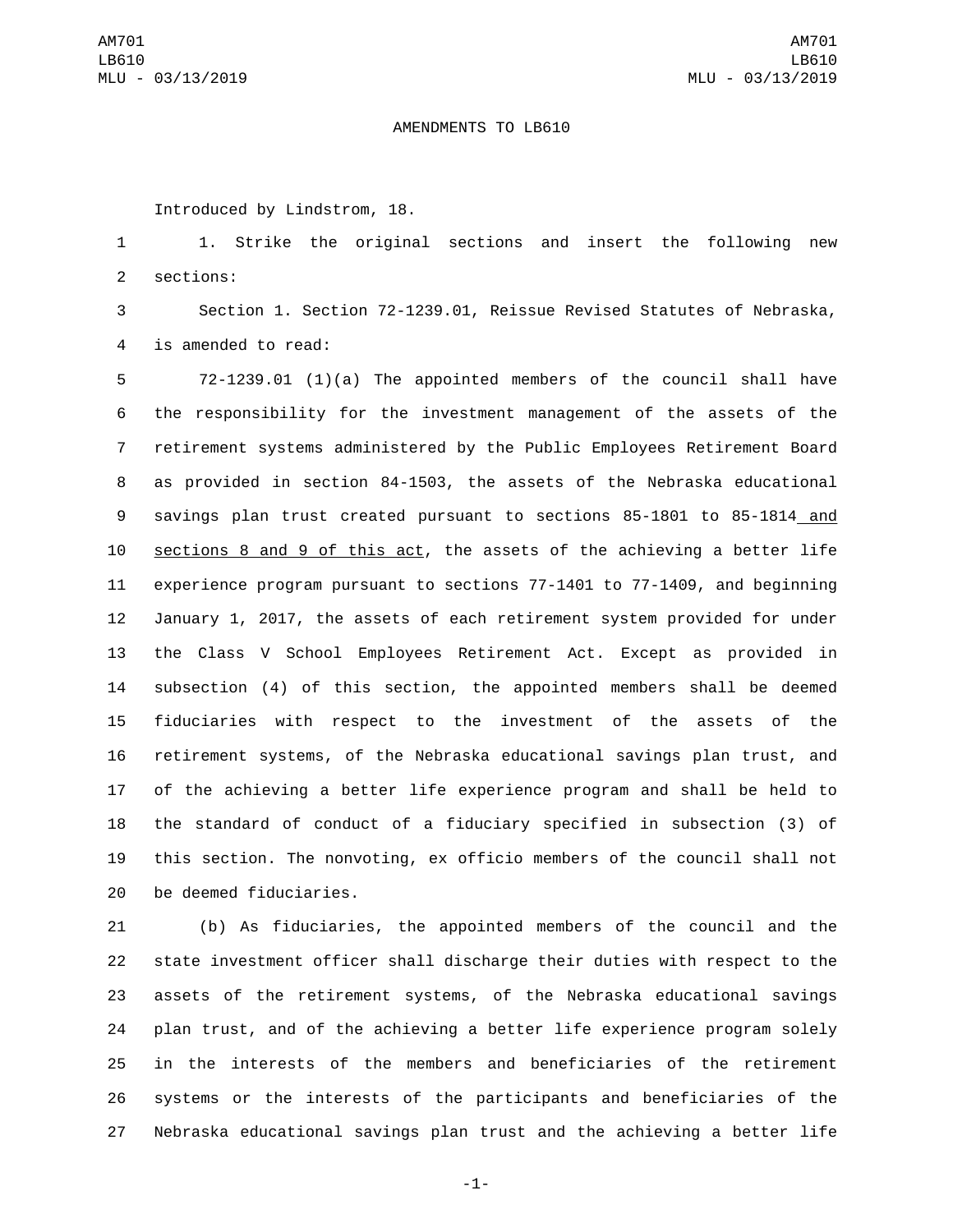experience program, as the case may be, for the exclusive purposes of providing benefits to members, members' beneficiaries, participants, and participants' beneficiaries and defraying reasonable expenses incurred within the limitations and according to the powers, duties, and purposes 5 prescribed by law.

 (2)(a) The appointed members of the council shall have the responsibility for the investment management of the assets of state funds. The appointed members shall be deemed fiduciaries with respect to the investment of the assets of state funds and shall be held to the standard of conduct of a fiduciary specified in subsection (3) of this section. The nonvoting, ex officio members of the council shall not be 12 deemed fiduciaries.

 (b) As fiduciaries, the appointed members of the council and the state investment officer shall discharge their duties with respect to the assets of state funds solely in the interests of the citizens of the state within the limitations and according to the powers, duties, and 17 purposes prescribed by law.

 (3) The appointed members of the council shall act with the care, skill, prudence, and diligence under the circumstances then prevailing that a prudent person acting in like capacity and familiar with such matters would use in the conduct of an enterprise of a like character and with like aims by diversifying the investments of the assets of the retirement systems, the Nebraska educational savings plan trust, the achieving a better life experience program, and state funds so as to minimize risk of large losses, unless in light of such circumstances it is clearly prudent not to do so. No assets of the retirement systems, the Nebraska educational savings plan trust, or the achieving a better life experience program shall be invested or reinvested if the sole or primary investment objective is for economic development or social purposes or 30 objectives.

(4) Neither the appointed members of the council nor the state

-2-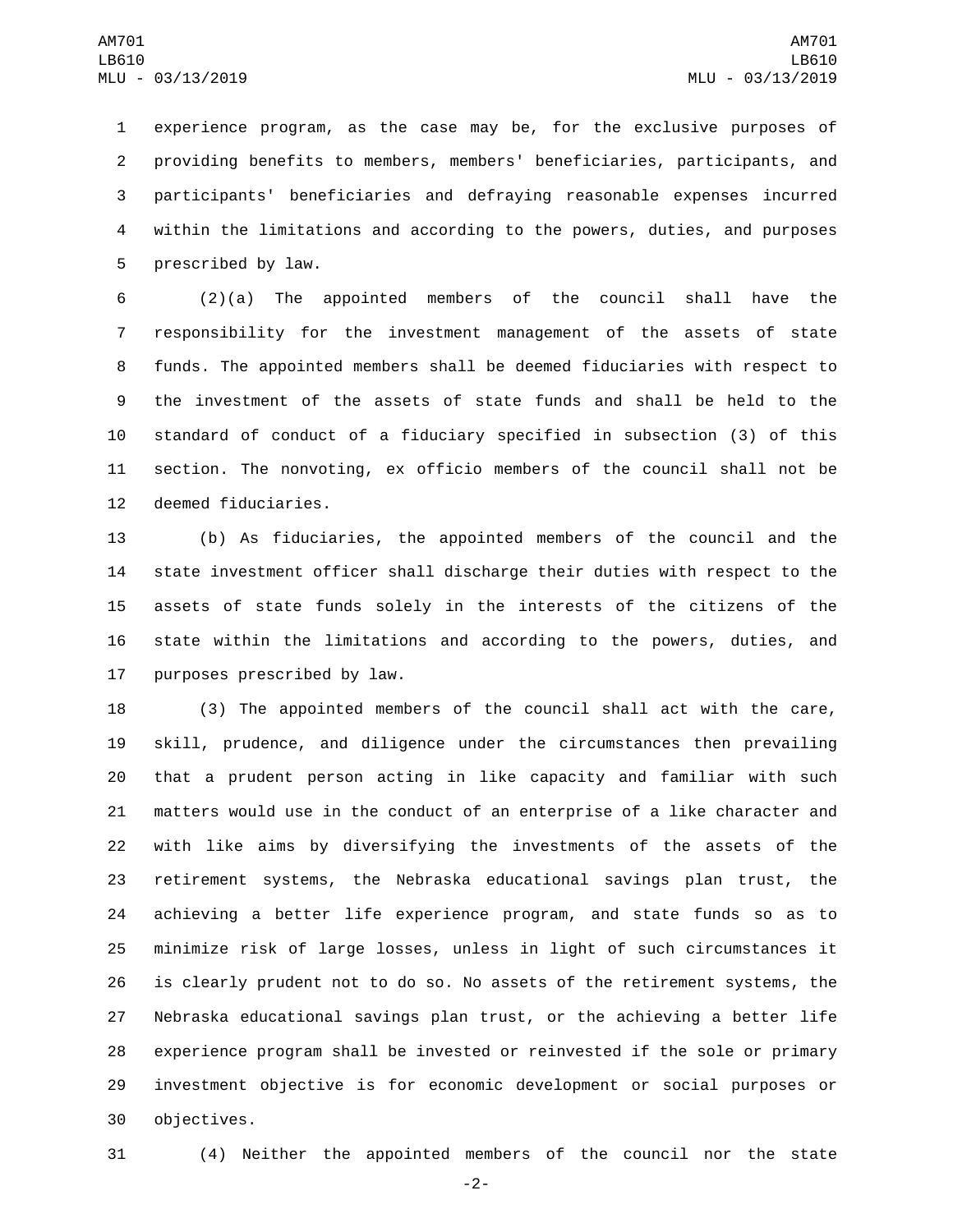investment officer shall be deemed fiduciaries with respect to investments of the assets of a retirement system provided for under the Class V School Employees Retirement Act made by or on behalf of the board of education as defined in section 79-978 or the board of trustees provided for in section 79-980. Neither the council nor any member thereof nor the state investment officer shall be liable for the action or inaction of the board of education or the board of trustees with respect to the investment of the assets of a retirement system provided for under the Class V School Employees Retirement Act, the consequences of any such action or inaction of the board of education or the board of trustees, and any claims, suits, losses, damages, fees, and costs related to such action or inaction or consequences thereof.

 Sec. 2. Section 77-2716, Reissue Revised Statutes of Nebraska, is 14 amended to read:

 77-2716 (1) The following adjustments to federal adjusted gross income or, for corporations and fiduciaries, federal taxable income shall 17 be made for interest or dividends received:

 (a)(i) There shall be subtracted interest or dividends received by the owner of obligations of the United States and its territories and possessions or of any authority, commission, or instrumentality of the United States to the extent includable in gross income for federal income tax purposes but exempt from state income taxes under the laws of the 23 United States; and

 (ii) There shall be subtracted interest received by the owner of obligations of the State of Nebraska or its political subdivisions or authorities which are Build America Bonds to the extent includable in 27 gross income for federal income tax purposes;

 (b) There shall be subtracted that portion of the total dividends and other income received from a regulated investment company which is attributable to obligations described in subdivision (a) of this subsection as reported to the recipient by the regulated investment

-3-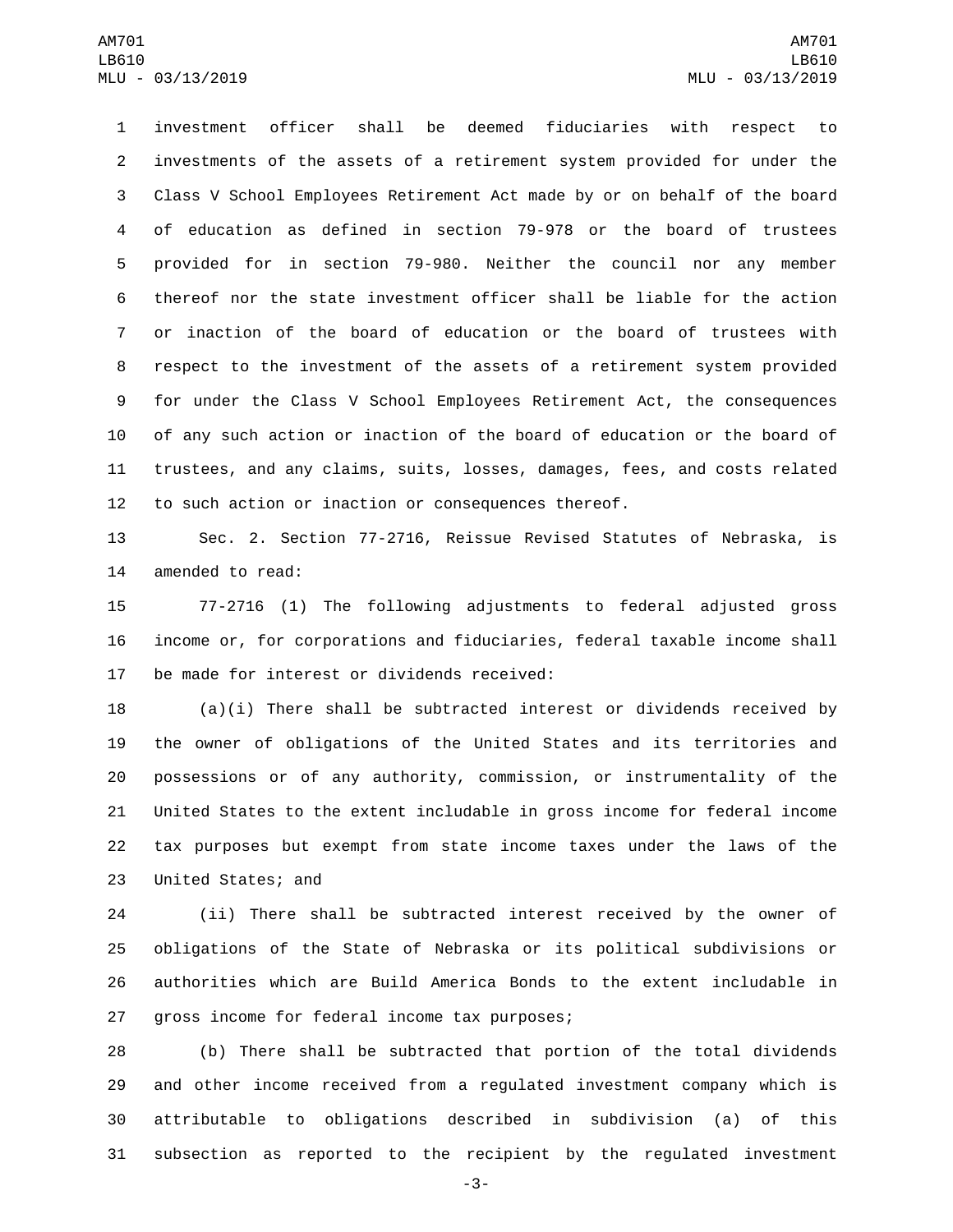1 company;

 (c) There shall be added interest or dividends received by the owner of obligations of the District of Columbia, other states of the United States, or their political subdivisions, authorities, commissions, or instrumentalities to the extent excluded in the computation of gross income for federal income tax purposes except that such interest or dividends shall not be added if received by a corporation which is a 8 regulated investment company;

 (d) There shall be added that portion of the total dividends and other income received from a regulated investment company which is attributable to obligations described in subdivision (c) of this subsection and excluded for federal income tax purposes as reported to the recipient by the regulated investment company; and

 (e)(i) Any amount subtracted under this subsection shall be reduced by any interest on indebtedness incurred to carry the obligations or securities described in this subsection or the investment in the regulated investment company and by any expenses incurred in the production of interest or dividend income described in this subsection to the extent that such expenses, including amortizable bond premiums, are 20 deductible in determining federal taxable income.

 (ii) Any amount added under this subsection shall be reduced by any expenses incurred in the production of such income to the extent disallowed in the computation of federal taxable income.

 (2) There shall be allowed a net operating loss derived from or connected with Nebraska sources computed under rules and regulations adopted and promulgated by the Tax Commissioner consistent, to the extent possible under the Nebraska Revenue Act of 1967, with the laws of the United States. For a resident individual, estate, or trust, the net operating loss computed on the federal income tax return shall be adjusted by the modifications contained in this section. For a nonresident individual, estate, or trust or for a partial-year resident

-4-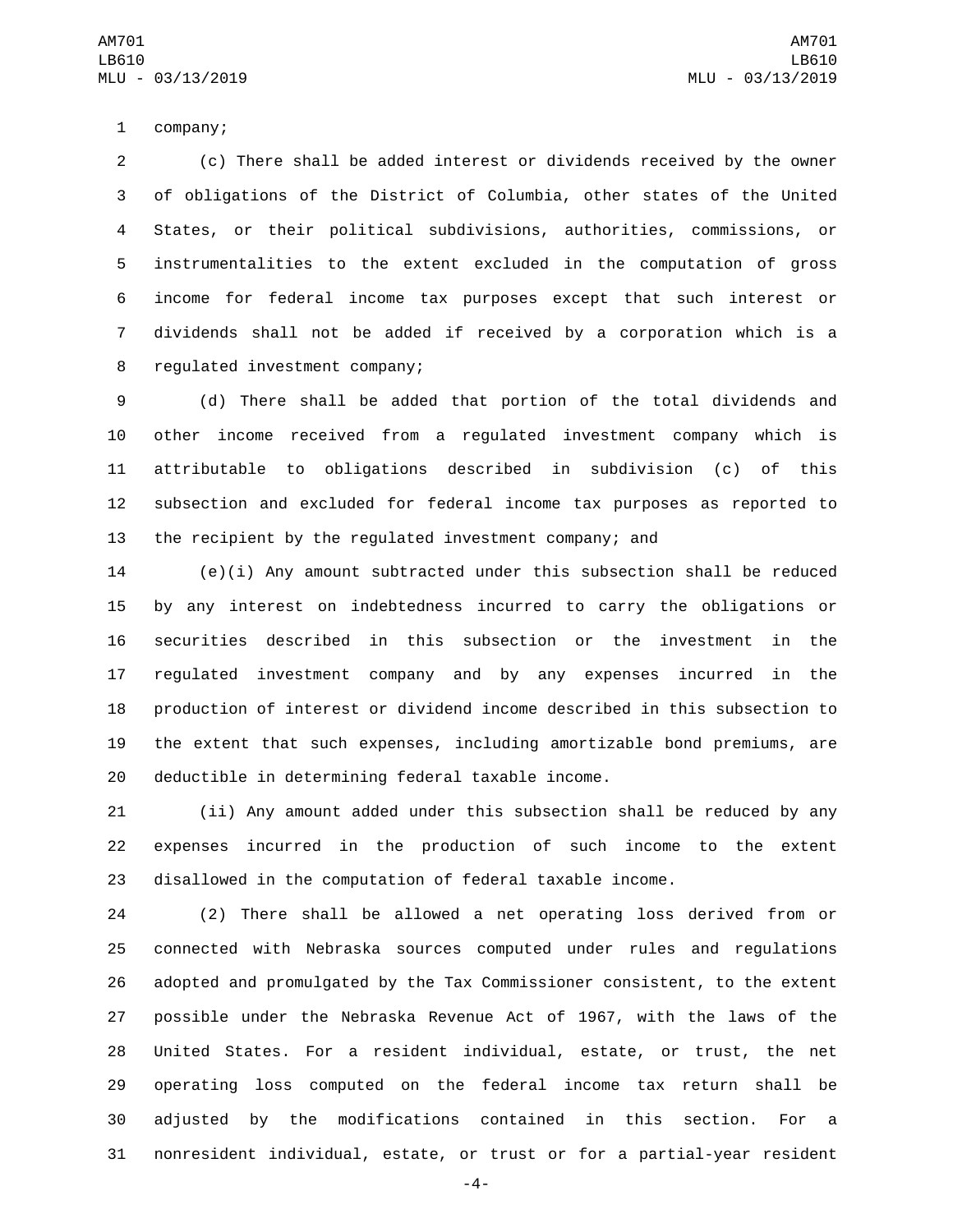individual, the net operating loss computed on the federal return shall be adjusted by the modifications contained in this section and any carryovers or carrybacks shall be limited to the portion of the loss derived from or connected with Nebraska sources.4

 (3) There shall be subtracted from federal adjusted gross income for all taxable years beginning on or after January 1, 1987, the amount of any state income tax refund to the extent such refund was deducted under the Internal Revenue Code, was not allowed in the computation of the tax due under the Nebraska Revenue Act of 1967, and is included in federal 10 adjusted gross income.

 (4) Federal adjusted gross income, or, for a fiduciary, federal taxable income shall be modified to exclude the portion of the income or loss received from a small business corporation with an election in effect under subchapter S of the Internal Revenue Code or from a limited liability company organized pursuant to the Nebraska Uniform Limited Liability Company Act that is not derived from or connected with Nebraska 17 sources as determined in section 77-2734.01.

 (5) There shall be subtracted from federal adjusted gross income or, for corporations and fiduciaries, federal taxable income dividends received or deemed to be received from corporations which are not subject 21 to the Internal Revenue Code.

 (6) There shall be subtracted from federal taxable income a portion of the income earned by a corporation subject to the Internal Revenue Code of 1986 that is actually taxed by a foreign country or one of its political subdivisions at a rate in excess of the maximum federal tax rate for corporations. The taxpayer may make the computation for each foreign country or for groups of foreign countries. The portion of the taxes that may be deducted shall be computed in the following manner:

 (a) The amount of federal taxable income from operations within a foreign taxing jurisdiction shall be reduced by the amount of taxes actually paid to the foreign jurisdiction that are not deductible solely

-5-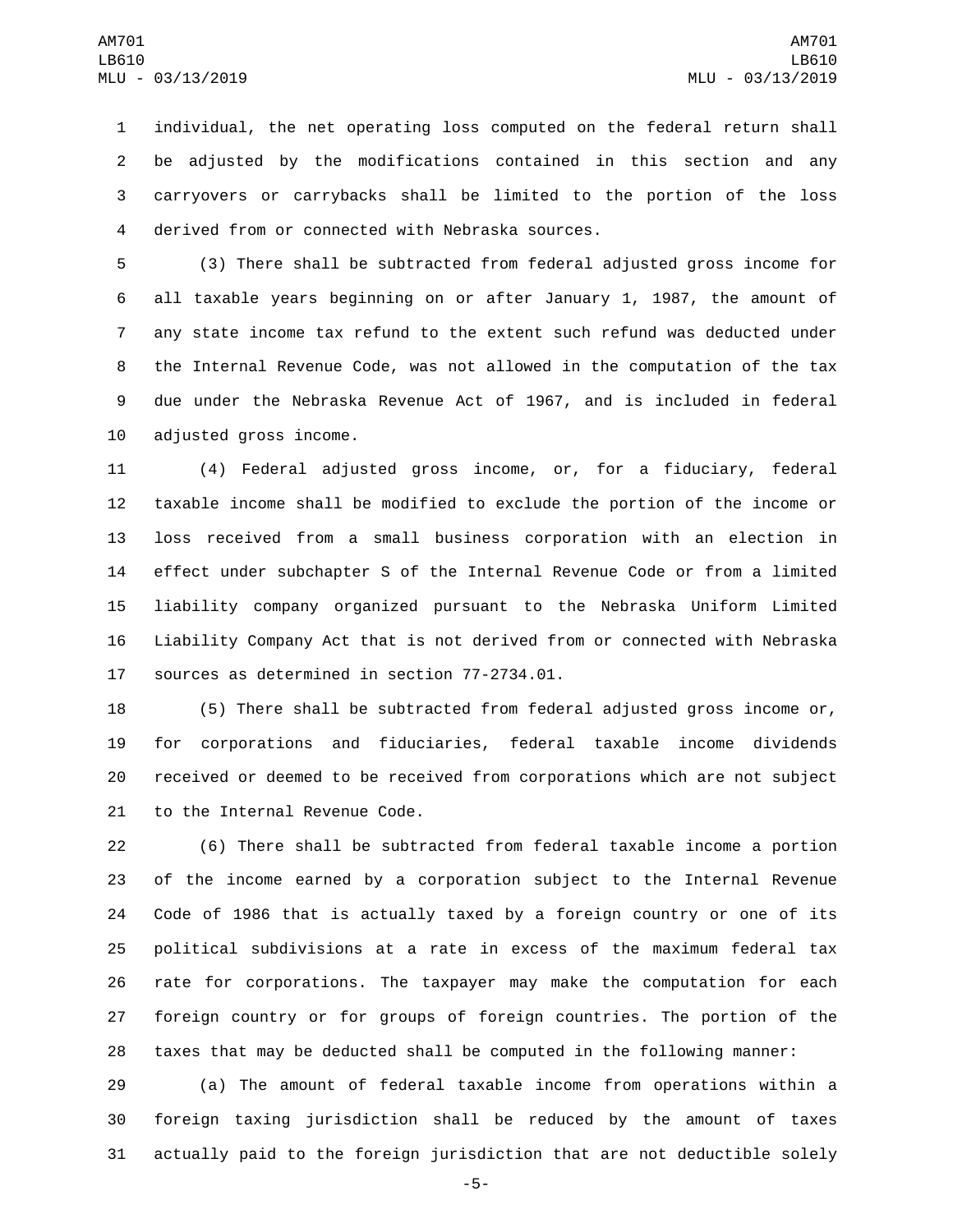because the foreign tax credit was elected on the federal income tax 2 return;

 (b) The amount of after-tax income shall be divided by one minus the maximum tax rate for corporations in the Internal Revenue Code; and

 (c) The result of the calculation in subdivision (b) of this subsection shall be subtracted from the amount of federal taxable income used in subdivision (a) of this subsection. The result of such calculation, if greater than zero, shall be subtracted from federal 9 taxable income.

 (7) Federal adjusted gross income shall be modified to exclude any amount repaid by the taxpayer for which a reduction in federal tax is 12 allowed under section  $1341(a)(5)$  of the Internal Revenue Code.

 (8)(a) Federal adjusted gross income or, for corporations and fiduciaries, federal taxable income shall be reduced, to the extent included, by income from interest, earnings, and state contributions received from the Nebraska educational savings plan trust created in sections 85-1801 to 85-1814 and sections 8 and 9 of this act and any account established under the achieving a better life experience program 19 as provided in sections  $77-1401$  to  $77-1409$ .

 (b) Federal adjusted gross income or, for corporations and fiduciaries, federal taxable income shall be reduced by any contributions as a participant in the Nebraska educational savings plan trust or contributions to an account established under the achieving a better life experience program made for the benefit of a beneficiary as provided in sections 77-1401 to 77-1409, to the extent not deducted for federal income tax purposes, but not to exceed five thousand dollars per married filing separate return or ten thousand dollars for any other return. With respect to a qualified rollover within the meaning of section 529 of the Internal Revenue Code from another state's plan, any interest, earnings, and state contributions received from the other state's educational savings plan which is qualified under section 529 of the code shall

-6-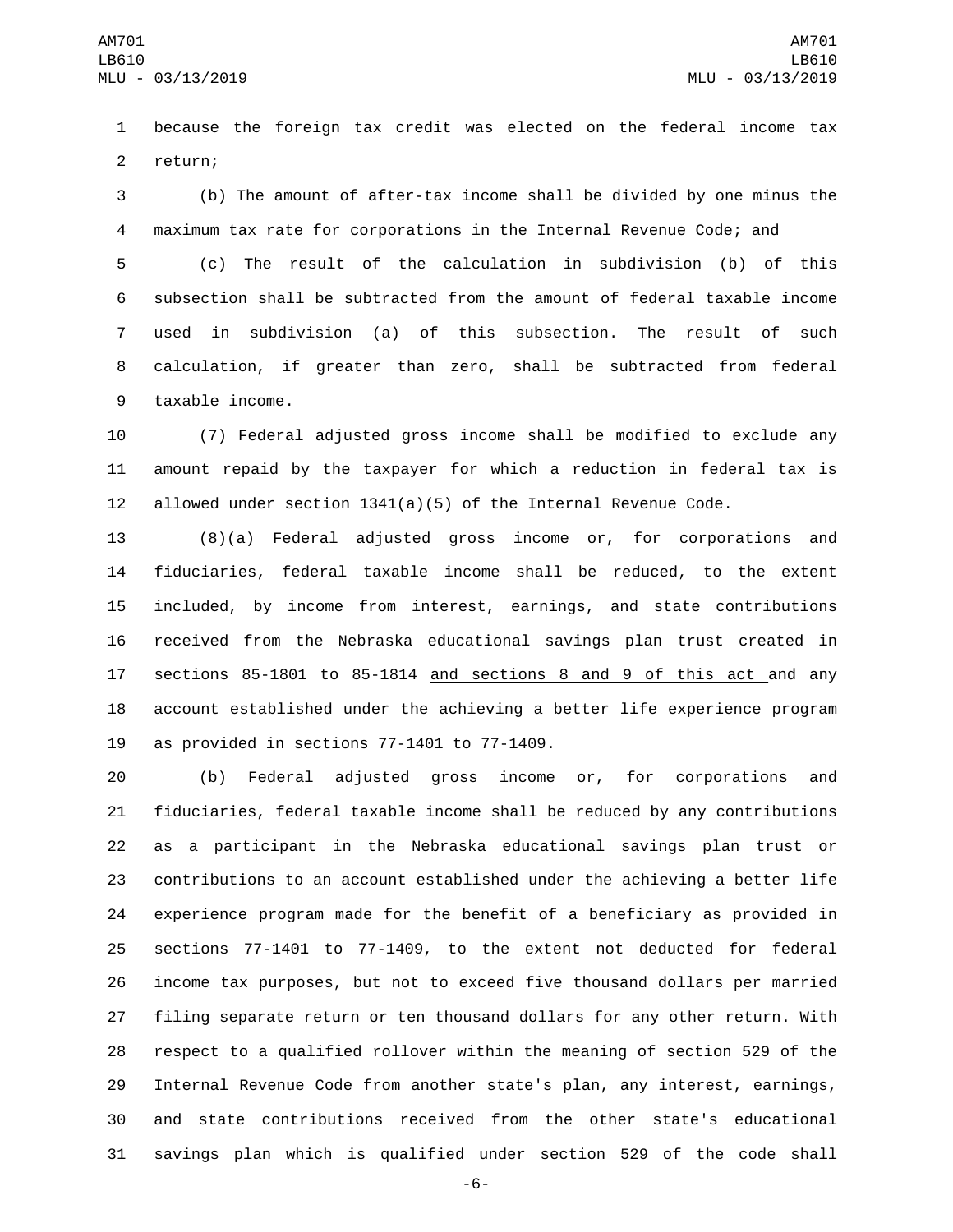qualify for the reduction provided in this subdivision. For contributions by a custodian of a custodial account including rollovers from another custodial account, the reduction shall only apply to funds added to the 4 custodial account after January 1, 2014.

 (c) Federal adjusted gross income or, for corporations and fiduciaries, federal taxable income shall be increased by:

 (i) The amount resulting from the cancellation of a participation agreement refunded to the taxpayer as a participant in the Nebraska educational savings plan trust to the extent previously deducted under 10 subdivision  $(8)(b)$  of this section; and

 (ii) The amount of any withdrawals by the owner of an account established under the achieving a better life experience program as provided in sections 77-1401 to 77-1409 for nonqualified expenses to the extent previously deducted under subdivision (8)(b) of this section.

 (9)(a) For income tax returns filed after September 10, 2001, for taxable years beginning or deemed to begin before January 1, 2006, under the Internal Revenue Code of 1986, as amended, federal adjusted gross income or, for corporations and fiduciaries, federal taxable income shall be increased by eighty-five percent of any amount of any federal bonus depreciation received under the federal Job Creation and Worker Assistance Act of 2002 or the federal Jobs and Growth Tax Act of 2003, under section 168(k) or section 1400L of the Internal Revenue Code of 1986, as amended, for assets placed in service after September 10, 2001, 24 and before December 31, 2005.

 (b) For a partnership, limited liability company, cooperative, including any cooperative exempt from income taxes under section 521 of the Internal Revenue Code of 1986, as amended, limited cooperative association, subchapter S corporation, or joint venture, the increase shall be distributed to the partners, members, shareholders, patrons, or beneficiaries in the same manner as income is distributed for use against 31 their income tax liabilities.

-7-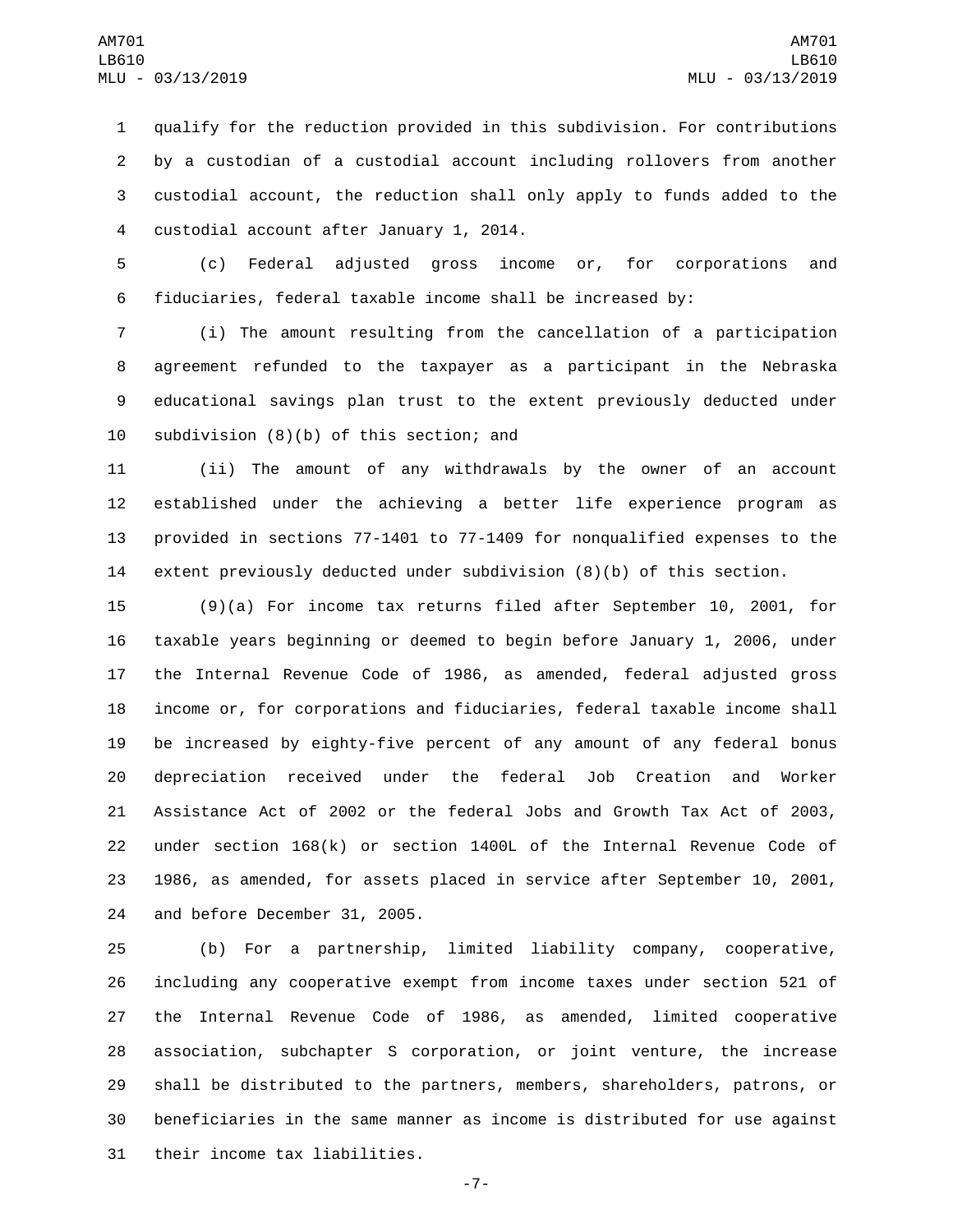(c) For a corporation with a unitary business having activity both inside and outside the state, the increase shall be apportioned to Nebraska in the same manner as income is apportioned to the state by section 77-2734.05.4

 (d) The amount of bonus depreciation added to federal adjusted gross income or, for corporations and fiduciaries, federal taxable income by this subsection shall be subtracted in a later taxable year. Twenty percent of the total amount of bonus depreciation added back by this subsection for tax years beginning or deemed to begin before January 1, 2003, under the Internal Revenue Code of 1986, as amended, may be subtracted in the first taxable year beginning or deemed to begin on or after January 1, 2005, under the Internal Revenue Code of 1986, as amended, and twenty percent in each of the next four following taxable years. Twenty percent of the total amount of bonus depreciation added back by this subsection for tax years beginning or deemed to begin on or after January 1, 2003, may be subtracted in the first taxable year beginning or deemed to begin on or after January 1, 2006, under the Internal Revenue Code of 1986, as amended, and twenty percent in each of 19 the next four following taxable years.

 (10) For taxable years beginning or deemed to begin on or after January 1, 2003, and before January 1, 2006, under the Internal Revenue Code of 1986, as amended, federal adjusted gross income or, for corporations and fiduciaries, federal taxable income shall be increased by the amount of any capital investment that is expensed under section 179 of the Internal Revenue Code of 1986, as amended, that is in excess of twenty-five thousand dollars that is allowed under the federal Jobs and Growth Tax Act of 2003. Twenty percent of the total amount of expensing added back by this subsection for tax years beginning or deemed to begin on or after January 1, 2003, may be subtracted in the first taxable year beginning or deemed to begin on or after January 1, 2006, under the Internal Revenue Code of 1986, as amended, and twenty percent

-8-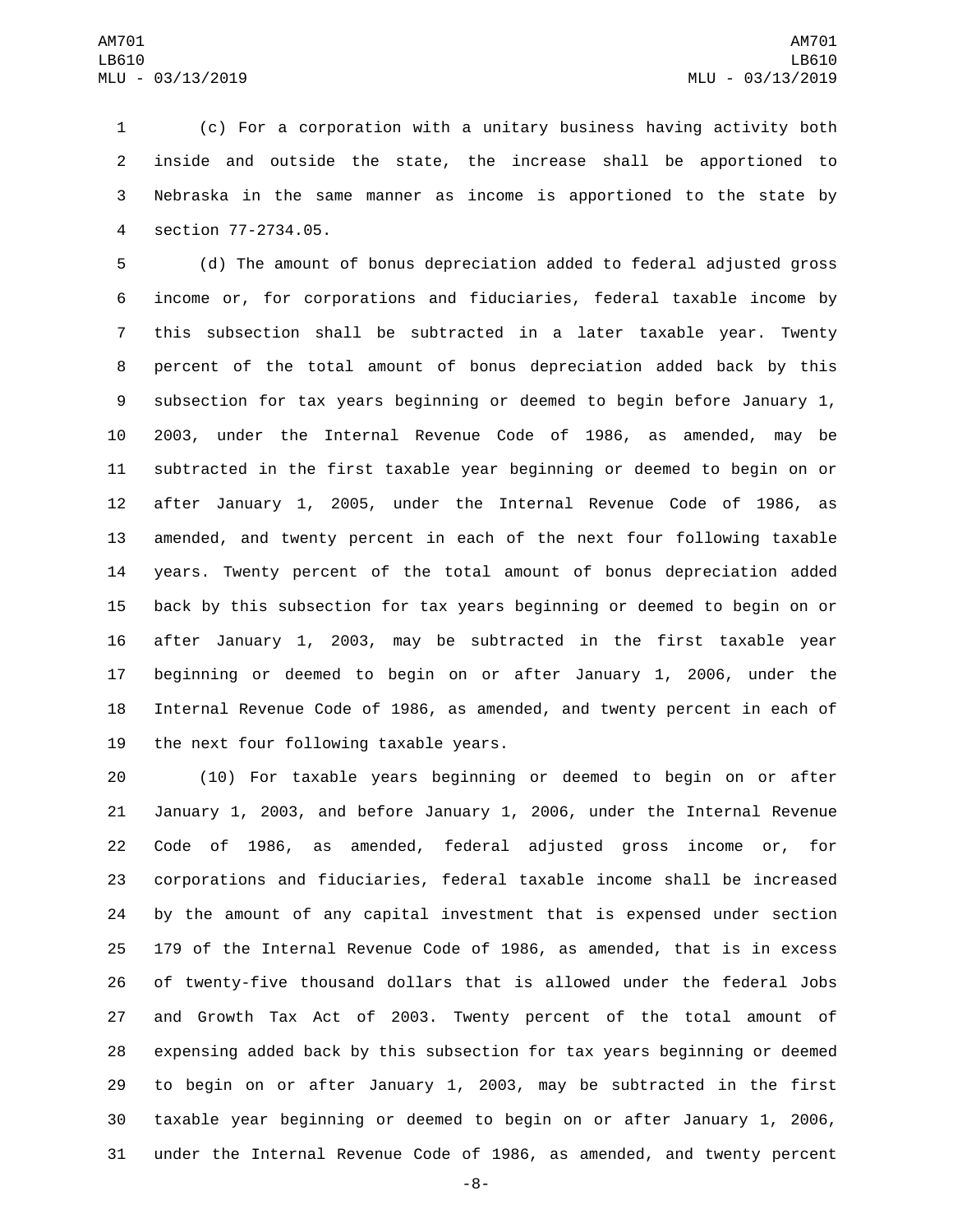1 in each of the next four following tax years.

 (11)(a) For taxable years beginning or deemed to begin before January 1, 2018, under the Internal Revenue Code of 1986, as amended, federal adjusted gross income shall be reduced by contributions, up to two thousand dollars per married filing jointly return or one thousand dollars for any other return, and any investment earnings made as a participant in the Nebraska long-term care savings plan under the Long- Term Care Savings Plan Act, to the extent not deducted for federal income 9 tax purposes.

 (b) For taxable years beginning or deemed to begin before January 1, 2018, under the Internal Revenue Code of 1986, as amended, federal adjusted gross income shall be increased by the withdrawals made as a participant in the Nebraska long-term care savings plan under the act by a person who is not a qualified individual or for any reason other than transfer of funds to a spouse, long-term care expenses, long-term care insurance premiums, or death of the participant, including withdrawals made by reason of cancellation of the participation agreement, to the extent previously deducted as a contribution or as investment earnings.

 (12) There shall be added to federal adjusted gross income for individuals, estates, and trusts any amount taken as a credit for franchise tax paid by a financial institution under sections 77-3801 to 77-3807 as allowed by subsection (5) of section 77-2715.07.

 (13)(a) For taxable years beginning or deemed to begin on or after January 1, 2015, under the Internal Revenue Code of 1986, as amended, federal adjusted gross income shall be reduced by the amount received as benefits under the federal Social Security Act which are included in the 27 federal adjusted gross income if:

 (i) For taxpayers filing a married filing joint return, federal adjusted gross income is fifty-eight thousand dollars or less; or

 (ii) For taxpayers filing any other return, federal adjusted gross 31 income is forty-three thousand dollars or less.

-9-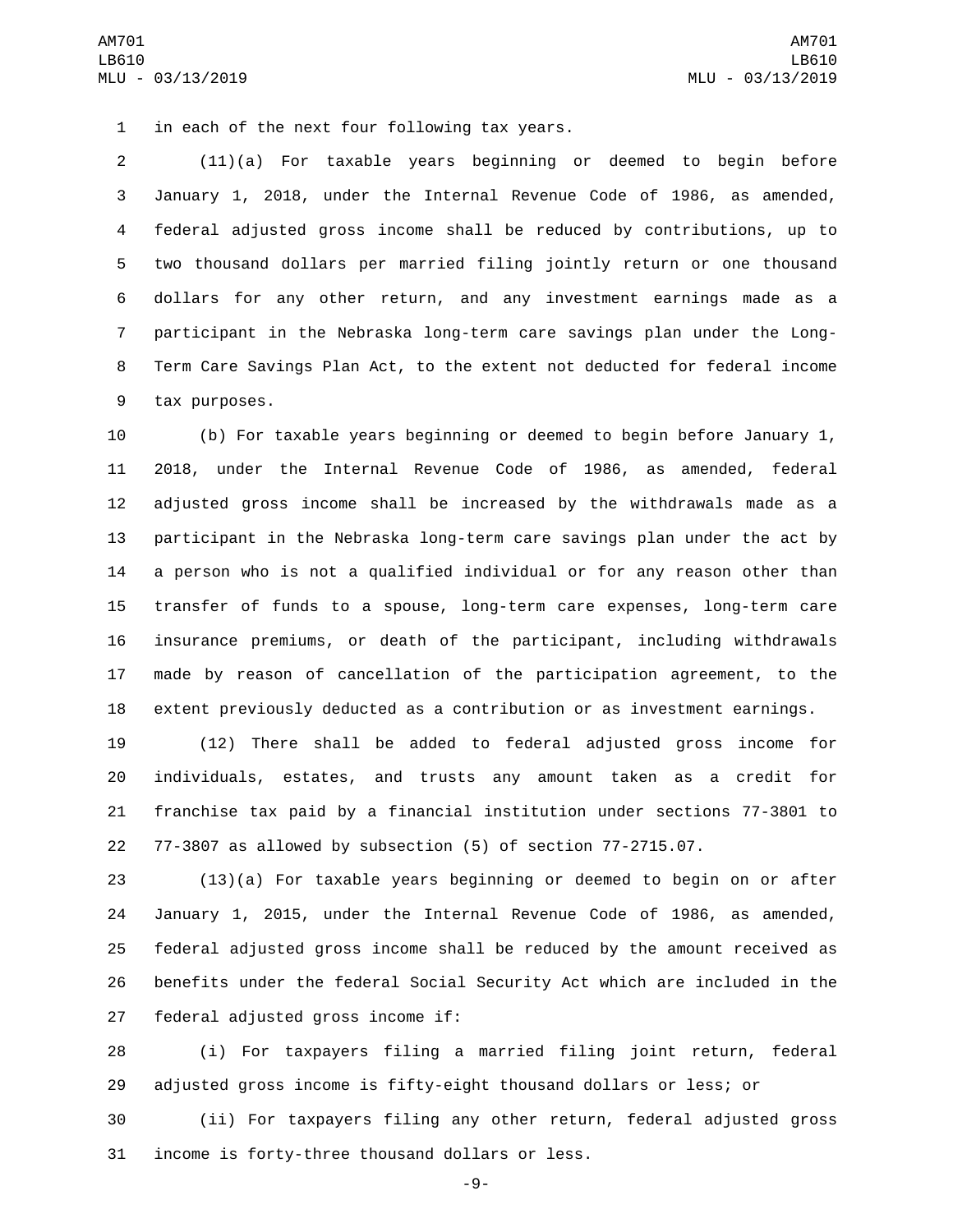(b) For taxable years beginning or deemed to begin on or after January 1, 2020, under the Internal Revenue Code of 1986, as amended, the Tax Commissioner shall adjust the dollar amounts provided in subdivisions (13)(a)(i) and (ii) of this section by the same percentage used to adjust individual income tax brackets under subsection (3) of section 77-2715.03.6

 (14) For taxable years beginning or deemed to begin on or after January 1, 2015, under the Internal Revenue Code of 1986, as amended, an individual may make a one-time election within two calendar years after the date of his or her retirement from the military to exclude income received as a military retirement benefit by the individual to the extent included in federal adjusted gross income and as provided in this subsection. The individual may elect to exclude forty percent of his or her military retirement benefit income for seven consecutive taxable years beginning with the year in which the election is made or may elect to exclude fifteen percent of his or her military retirement benefit income for all taxable years beginning with the year in which he or she turns sixty-seven years of age. For purposes of this subsection, military retirement benefit means retirement benefits that are periodic payments attributable to service in the uniformed services of the United States for personal services performed by an individual prior to his or her 22 retirement.

 Sec. 3. Section 85-1802, Reissue Revised Statutes of Nebraska, is 24 amended to read:

 85-1802 For purposes of sections 85-1801 to 85-1814 and sections 8 26 and 9 of this act:

 (1) Administrative fund means the College Savings Plan 28 Administrative Fund created in section 85-1807;

 (2) Beneficiary means the individual designated by a participation agreement to benefit from advance payments of qualified higher education 31 expenses on behalf of the beneficiary;

-10-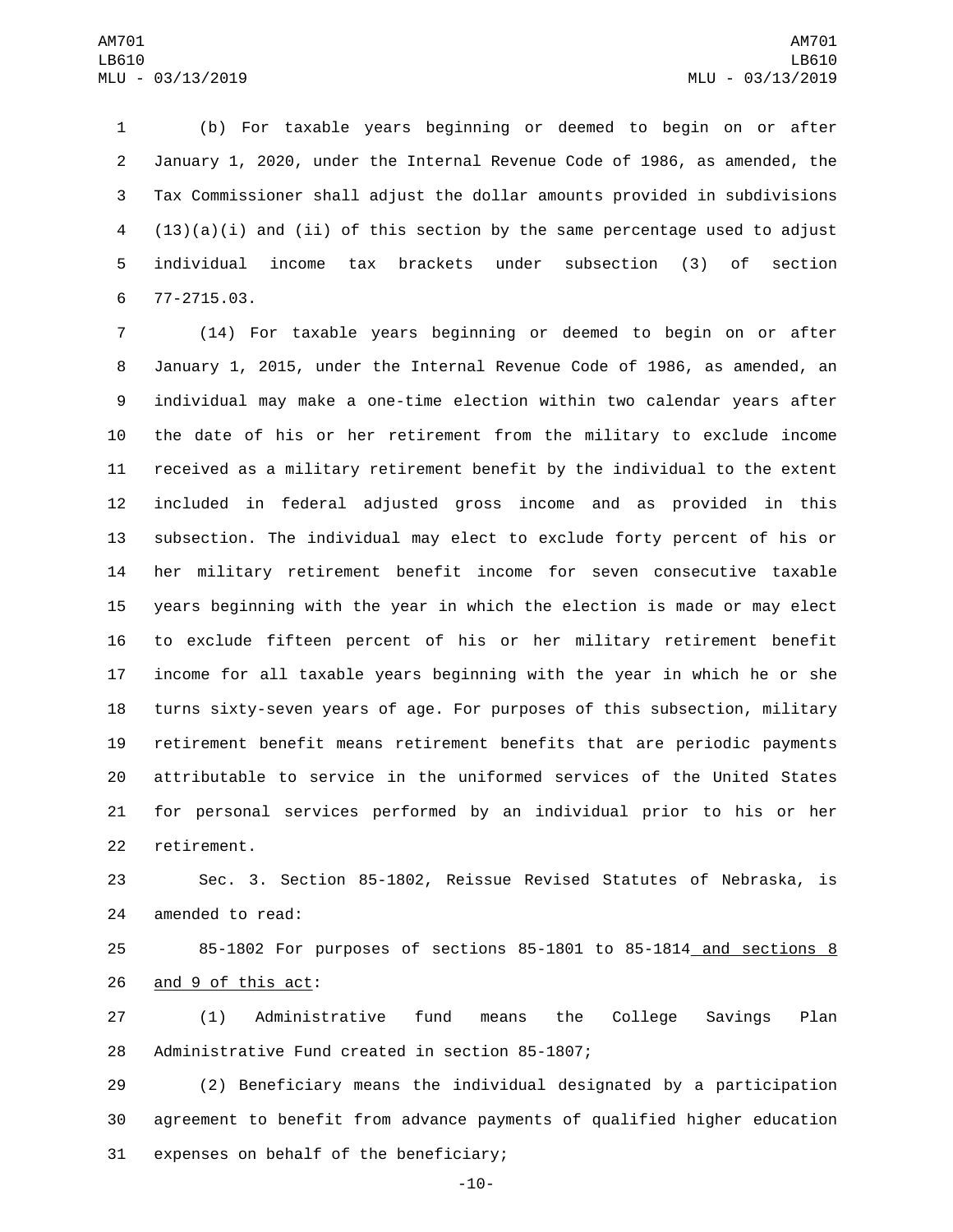(3) Benefits means the payment of qualified higher education expenses on behalf of a beneficiary by the Nebraska educational savings plan trust during the beneficiary's attendance at an eligible educational institution;4

 (4) Eligible educational institution means an institution described in 20 U.S.C. 1088 which is eligible to participate in a program under Title IV of the federal Higher Education Act of 1965;

 (5) Expense fund means the College Savings Plan Expense Fund created 9 in section 85-1807;

 (6) Nebraska educational savings plan trust means the trust created 11 in section 85-1804;

 (7) Nonqualified withdrawal refers to (a) a distribution from an account to the extent it is not used to pay the qualified higher education expenses of the beneficiary or (b) a qualified rollover permitted by section 529 of the Internal Revenue Code where the funds are transferred to a qualified tuition program sponsored by another state or 17 entity;

 (8) Participant or account owner means an individual, an individual's legal representative, or any other legal entity authorized to establish a savings account under section 529 of the Internal Revenue Code who has entered into a participation agreement for the advance payment of qualified higher education expenses on behalf of a beneficiary. For purposes of section 77-2716, as to contributions by a custodian to a custodial account established pursuant to the Nebraska Uniform Transfers to Minors Act or similar law in another state, which account has been established under a participation agreement, participant includes the parent or guardian of a minor, which parent or guardian is 28 also the custodian of the account;

 (9) Participation agreement means an agreement between a participant and the Nebraska educational savings plan trust entered into under sections 85-1801 to 85-1814 and sections 8 and 9 of this act;

-11-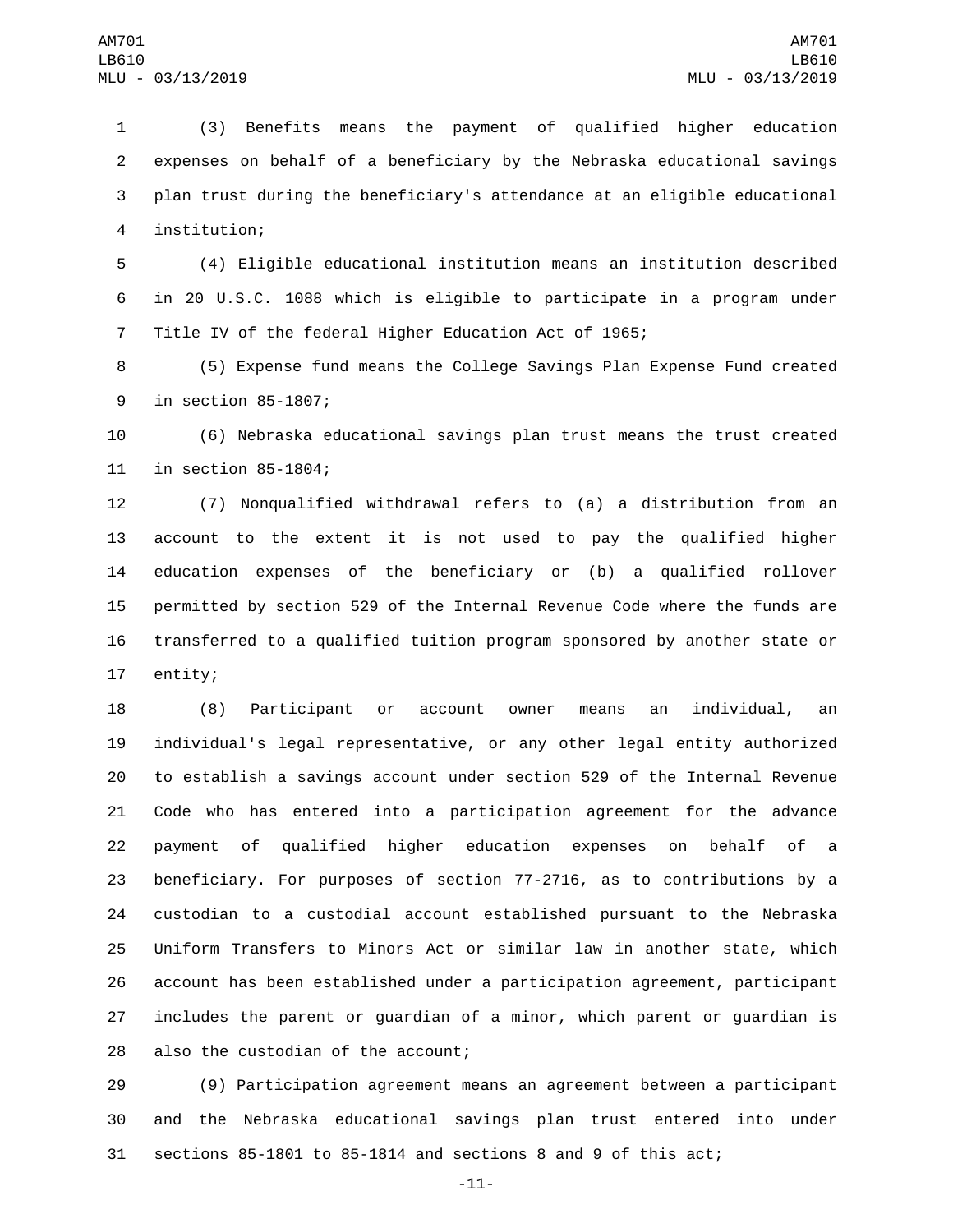(10) Program fund means the College Savings Plan Program Fund 2 created in section 85-1807;

 (11) Qualified higher education expenses means the certified costs of tuition and fees, books, supplies, and equipment required for enrollment or attendance at an eligible educational institution. Reasonable room and board expenses, based on the minimum amount applicable for the eligible educational institution during the period of enrollment, shall be included as qualified higher education expenses for those students enrolled on at least a half-time basis. In the case of a special needs beneficiary, expenses for special needs services incurred in connection with enrollment or attendance at an eligible educational institution shall be included as qualified higher education expenses. Expenses paid or incurred in 2009 or 2010 for the purchase of computer technology or equipment or Internet access and related services, subject to the limitations set forth in section 529 of the Internal Revenue Code, shall be included as qualified higher education expenses. Qualified higher education expenses does not include any amounts in excess of those allowed by section 529 of the Internal Revenue Code;

 (12) Section 529 of the Internal Revenue Code means such section of the code and the regulations interpreting such section; and

 (13) Tuition and fees means the quarter or semester charges imposed 22 to attend an eligible educational institution.

 Sec. 4. Section 85-1804, Reissue Revised Statutes of Nebraska, is 24 amended to read:

 85-1804 The Nebraska educational savings plan trust is created. The State Treasurer is the trustee of the trust and as such is responsible for the administration, operation, and maintenance of the program and has all powers necessary to carry out and effectuate the purposes, objectives, and provisions of sections 85-1801 to 85-1814 and sections 8 and 9 of this act pertaining to the administration, operation, and maintenance of the trust and program, except that the state investment

-12-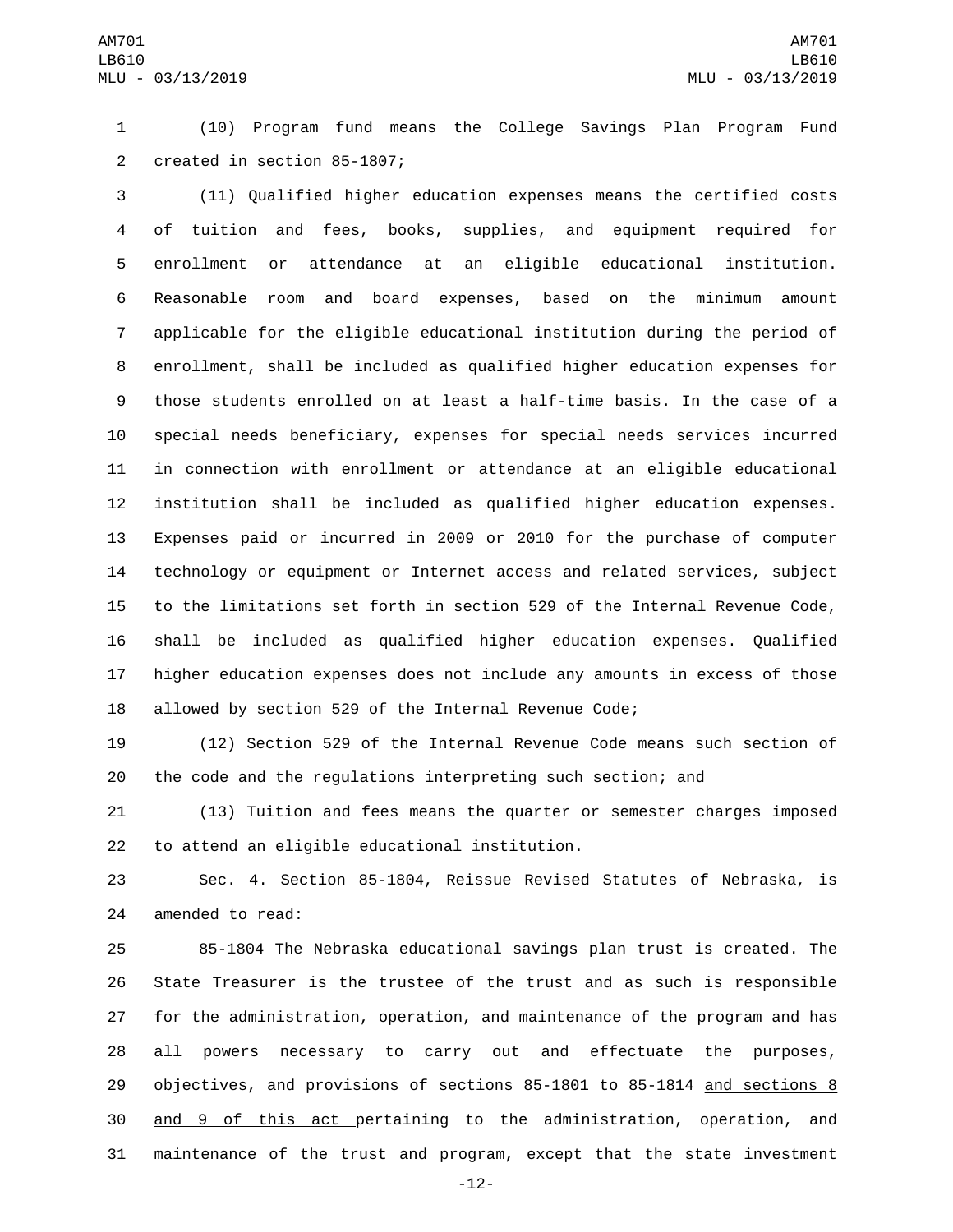officer shall have fiduciary responsibility to make all decisions regarding the investment of the money in the administrative fund, expense fund, and program fund, including the selection of all investment options and the approval of all fees and other costs charged to trust assets except costs for administration, operation, and maintenance of the trust as appropriated by the Legislature, pursuant to the directions, guidelines, and policies established by the Nebraska Investment Council. The State Treasurer may adopt and promulgate rules and regulations to provide for the efficient administration, operation, and maintenance of the trust and program. The State Treasurer shall not adopt and promulgate rules and regulations that in any way interfere with the fiduciary responsibility of the state investment officer to make all decisions regarding the investment of money in the administrative fund, expense fund, and program fund. The State Treasurer or his or her designee shall 15 have the power to:

 (1) Enter into agreements with any eligible educational institution, the state, any federal or other state agency, or any other entity to implement sections 85-1801 to 85-1814 and sections 8 and 9 of this act, except agreements which pertain to the investment of money in the administrative fund, expense fund, or program fund;

(2) Carry out the duties and obligations of the trust;

 (3) Carry out studies and projections to advise participants regarding present and estimated future qualified higher education expenses and levels of financial participation in the trust required in order to enable participants to achieve their educational funding 26 objectives;

 (4) Participate in any federal, state, or local governmental program 28 for the benefit of the trust;

 (5) Procure insurance against any loss in connection with the property, assets, or activities of the trust as provided in section 81-8,239.01;31

-13-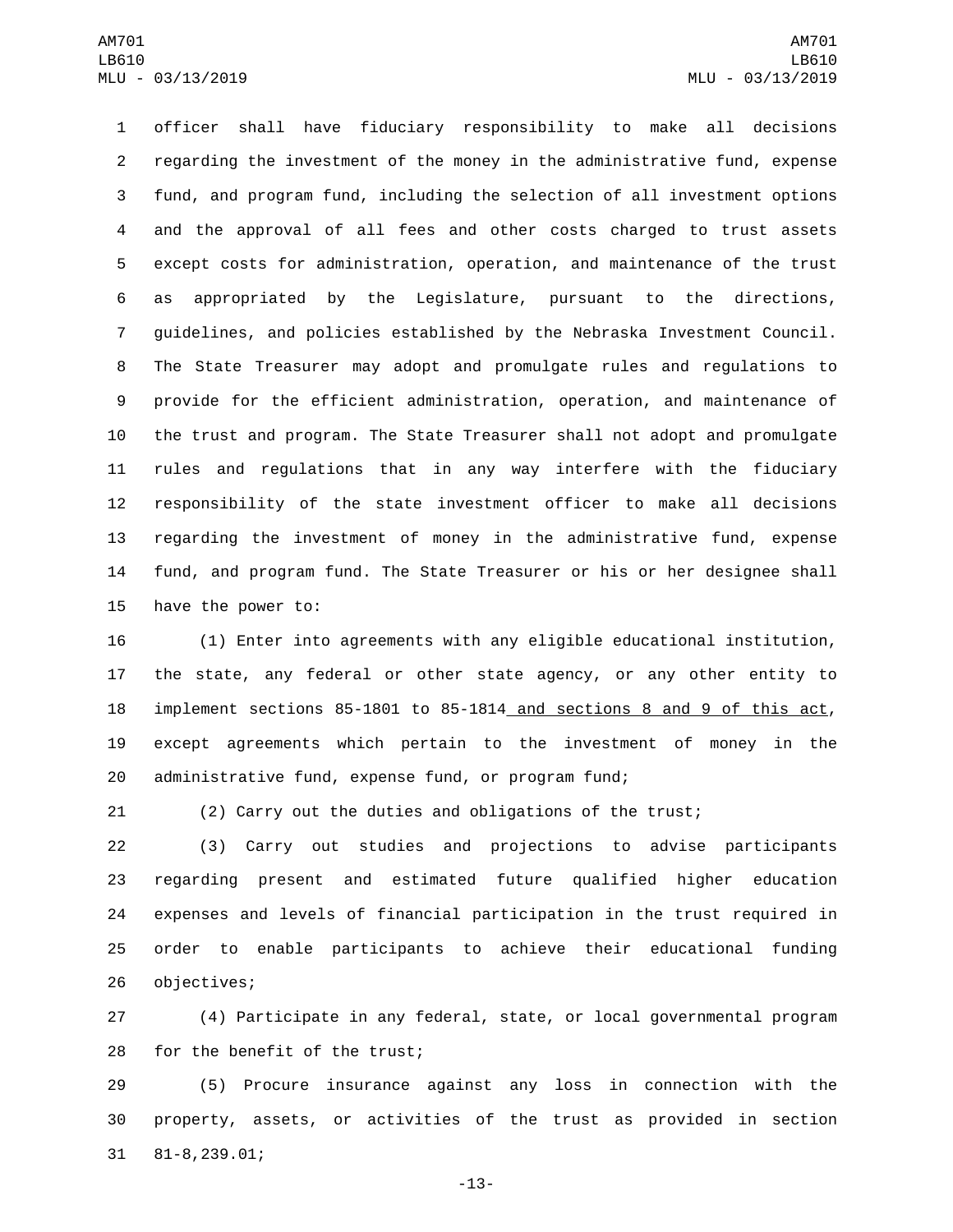(6) Enter into participation agreements with participants;

 (7) Make payments to eligible educational institutions pursuant to participation agreements on behalf of beneficiaries;

 (8) Make distributions to participants upon the termination of participation agreements pursuant to the provisions, limitations, and restrictions set forth in sections 85-1801 to 85-1814 and sections 8 and 7 9 of this act;

 (9) Contract for goods and services and engage personnel as necessary, including consultants, actuaries, managers, legal counsels, and auditors for the purpose of rendering professional, managerial, and technical assistance and advice regarding trust administration and operation, except contracts which pertain to the investment of the 13 administrative, expense, or program funds; and

 (10) Establish, impose, and collect administrative fees and charges in connection with transactions of the trust, and provide for reasonable service charges, including penalties for cancellations and late payments 17 with respect to participation agreements.

 The Nebraska Investment Council may adopt and promulgate rules and regulations to provide for the prudent investment of the assets of the trust. The council or its designee also has the authority to select and enter into agreements with individuals and entities to provide investment advice and management of the assets held by the trust, establish investment guidelines, objectives, and performance standards with respect to the assets held by the trust, and approve any fees, commissions, and expenses, which directly or indirectly affect the return on assets.

 Sec. 5. Section 85-1806, Reissue Revised Statutes of Nebraska, is 27 amended to read:

 85-1806 The Nebraska educational savings plan trust may enter into participation agreements with participants on behalf of beneficiaries 30 pursuant to the following terms and conditions:

(1) A participation agreement shall authorize a participant to make

-14-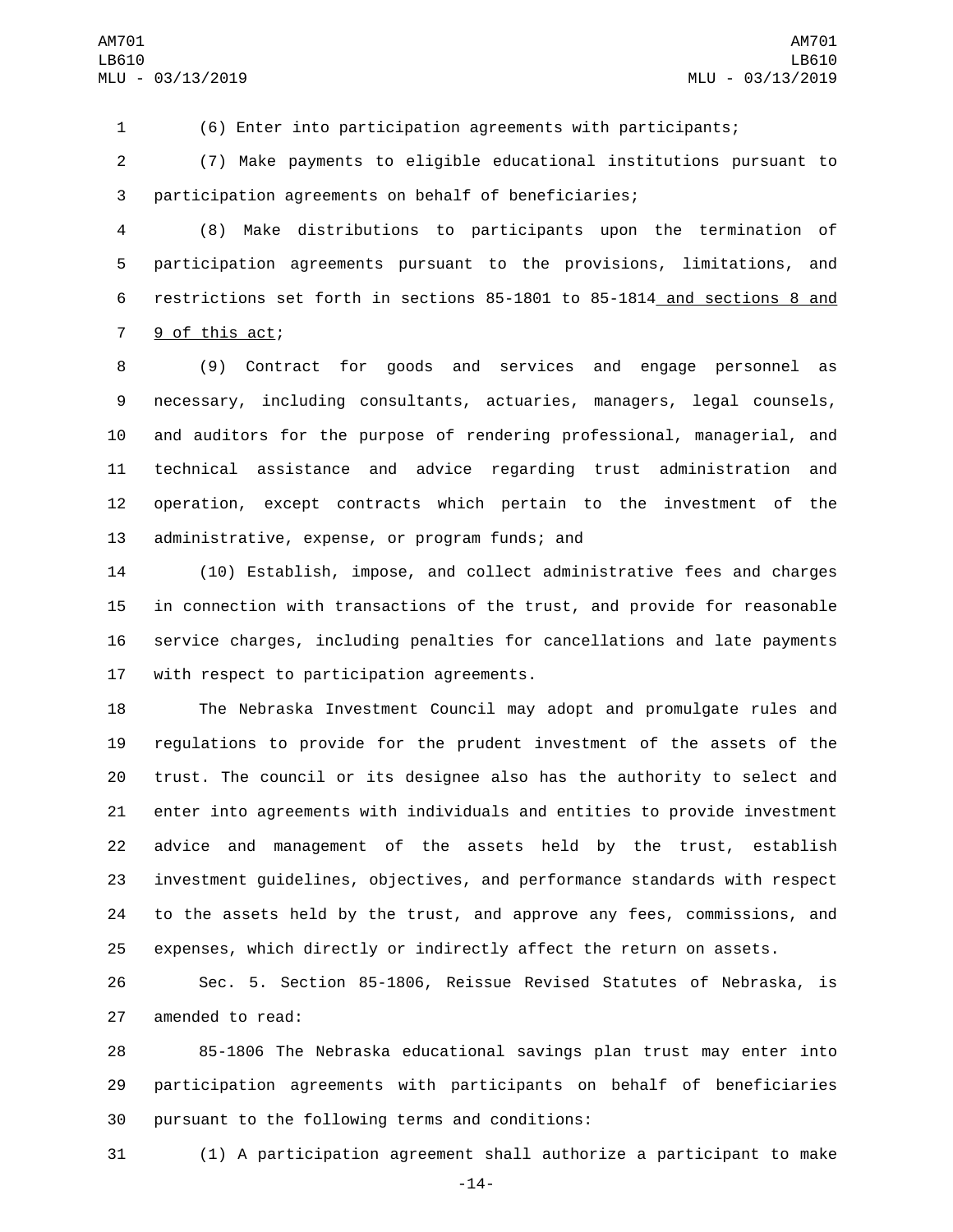contributions to an account which is established for the purpose of meeting the qualified higher education expenses of a beneficiary as allowed by section 529 of the Internal Revenue Code. A participant shall not be required to make an annual contribution on behalf of a beneficiary, shall not be subject to minimum contribution requirements, and shall not be required to maintain a minimum account balance. The maximum contribution shall not exceed the amount allowed under section 529 of the Internal Revenue Code. The State Treasurer may set a maximum cumulative contribution, as necessary, to maintain compliance with section 529 of the Internal Revenue Code. Participation agreements may be amended to provide for adjusted levels of contributions based upon changed circumstances or changes in educational plans or to ensure compliance with section 529 of the Internal Revenue Code or any other 14 applicable laws and regulations;

 (2) Beneficiaries designated in participation agreements shall meet the requirements established by the trustee and section 529 of the 17 Internal Revenue Code;

 (3) Payment of benefits provided under participation agreements shall be made in a manner consistent with section 529 of the Internal 20 Revenue Code;

 (4) The execution of a participation agreement by the trust shall not guarantee in any way that qualified higher education expenses will be equal to projections and estimates provided by the trust or that the beneficiary named in any participation agreement will (a) be admitted to an eligible educational institution, (b) if admitted, be determined a resident for tuition purposes by the eligible educational institution, (c) be allowed to continue attendance at the eligible educational institution following admission, or (d) graduate from the eligible 29 educational institution;

 (5) A beneficiary under a participation agreement may be changed as permitted under the rules and regulations adopted under sections 85-1801

-15-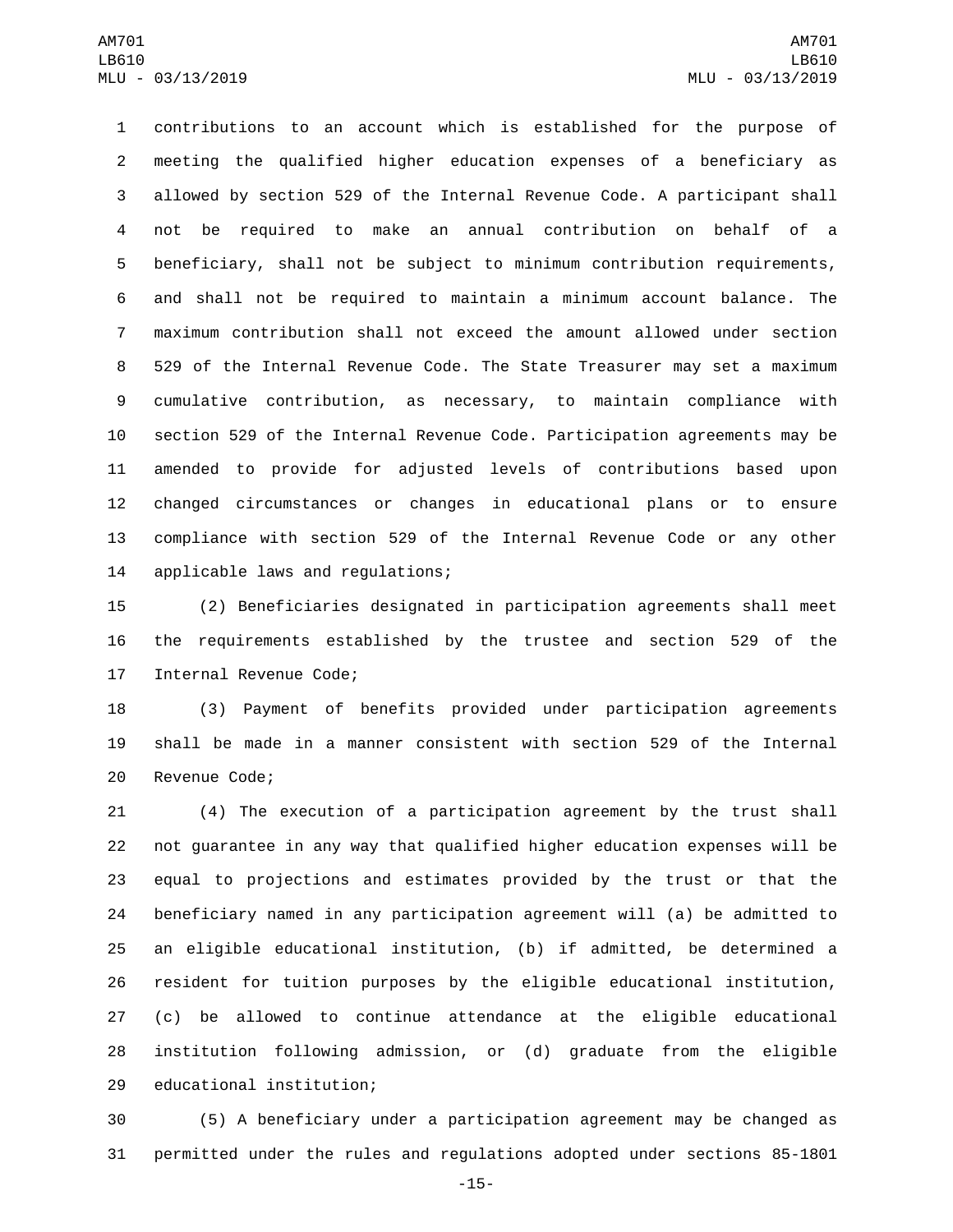to 85-1814 and sections 8 and 9 of this act and consistent with section 529 of the Internal Revenue Code upon written request of the participant as long as the substitute beneficiary is eligible for participation. Participation agreements may otherwise be freely amended throughout their term in order to enable participants to increase or decrease the level of participation, change the designation of beneficiaries, and carry out similar matters as authorized by rule and regulation; and

 (6) Each participation agreement shall provide that the participation agreement may be canceled upon the terms and conditions and upon payment of applicable fees and costs set forth and contained in the 11 rules and regulations.

 Sec. 6. Section 85-1809, Reissue Revised Statutes of Nebraska, is 13 amended to read:

 85-1809 (1) A participant retains ownership of all contributions made under a participation agreement up to the date of utilization for payment of qualified higher education expenses for the beneficiary. Notwithstanding any other provision of law, any amount credited to any account is not susceptible to any levy, execution, judgment, or other operation of law, garnishment, or other judicial enforcement, and the amount is not an asset or property of either the participant or the beneficiary for the purposes of any state insolvency or inheritance tax laws. All income derived from the investment of the contributions made by the participant shall be considered to be held in trust for the benefit 24 of the beneficiary.

 (2) If the program created by sections 85-1801 to 85-1814 and sections 8 and 9 of this act is terminated prior to payment of qualified higher education expenses for the beneficiary, the participant is entitled to receive the fair market value of the account established in 29 the program.

 (3) If the beneficiary graduates from an eligible educational institution and a balance remains in the participant's account, any

-16-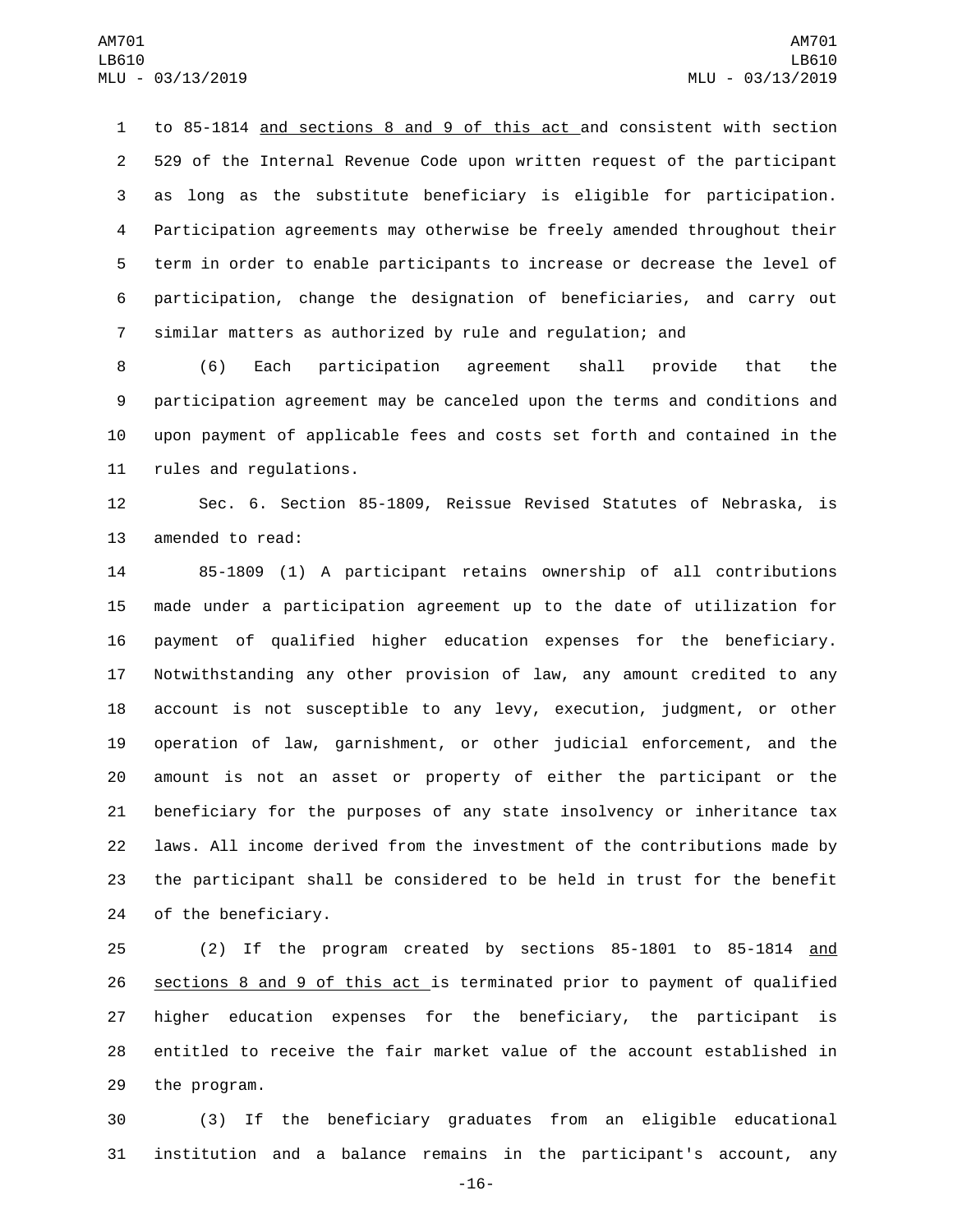remaining funds may be transferred as allowed by rule or regulation, subject to the provisions of section 529 of the Internal Revenue Code, as well as any other applicable state or federal laws or regulations.

 (4) The eligible educational institution shall obtain ownership of the payments made for the qualified higher education expenses paid to the institution at the time each payment is made to the institution.

 (5) Any amounts which may be paid to any person or persons pursuant to the Nebraska educational savings plan trust but which are not listed 9 in this section are owned by the trust.

 (6) A participant may transfer ownership rights to another eligible participant, including a gift of the ownership rights to a minor beneficiary. The transfer shall be made and the property distributed in accordance with the rules and regulations or with the terms of the 14 participation agreement.

 (7) A participant shall not be entitled to utilize any interest in the Nebraska educational savings plan trust as security for a loan.

 (8) The Nebraska educational savings plan trust may accept transfers of cash investments from a custodian under the Nebraska Uniform Transfers to Minors Act or any other similar laws under the terms and conditions 20 established by the trustee.

 (9) A participant may designate a successor account owner to succeed to all of the participant's rights, title, and interest in an account, including the right to change the account beneficiary, upon the death or legal incapacity of the participant. If a participant dies or becomes legally incapacitated and has failed to name a successor account owner, the account beneficiary shall become the account owner.

 (10) Upon the death of a beneficiary, the participant may change the beneficiary on the account, transfer assets to another beneficiary who is a member of the family of the former beneficiary, or request a 30 nonqualified withdrawal.

Sec. 7. Section 85-1814, Reissue Revised Statutes of Nebraska, is

-17-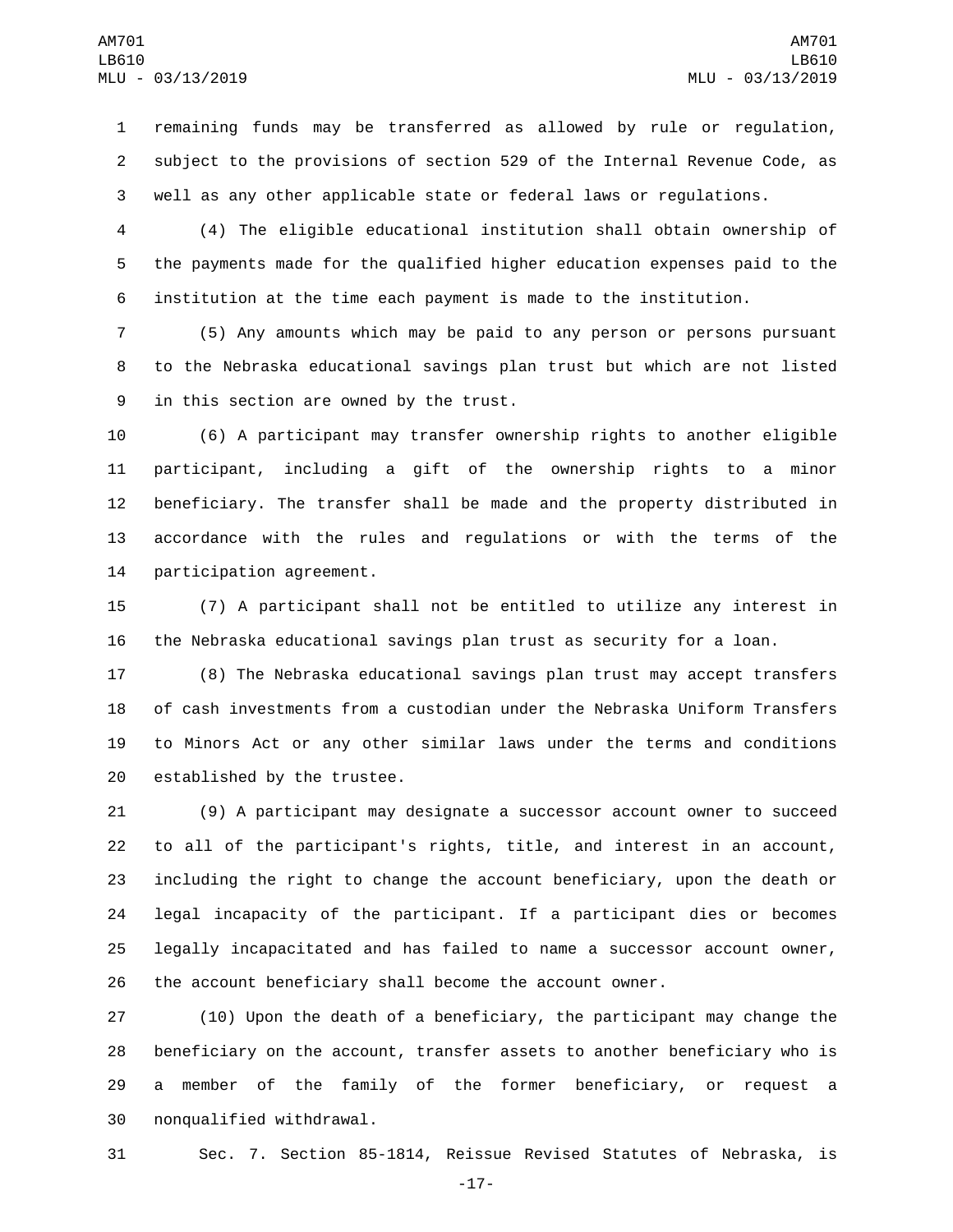1 amended to read:

 85-1814 Nothing in sections 85-1801 to 85-1814 and sections 8 and 9 3 of this act 85-1813 shall be deemed to prohibit both resident and nonresident participants and designated beneficiaries from being eligible to participate in and benefit from the Nebraska educational savings plan trust and program. It is the intent of the Legislature that funds and income credited to the program fund are fully portable and may be used at any eligible educational institution.8

 Sec. 8. (1) The College Savings Incentive Cash Fund is created. The fund shall be administered by the State Treasurer and shall be used to provide incentive payments under the Employer Matching Contribution Incentive Program established in section 9 of this act.

 (2) The College Savings Incentive Cash Fund shall not be considered an asset of the Nebraska educational savings plan trust.

 (3) Any money in the fund available for investment shall be invested by the state investment officer pursuant to the Nebraska Capital Expansion Act and the Nebraska State Funds Investment Act.

 Sec. 9. (1) The Employer Matching Contribution Incentive Program is created. The program shall begin on January 1, 2022, and shall be implemented and administered by the State Treasurer. The purpose of the program is to encourage employers to make matching contributions by providing incentive payments for such contributions.

(2) For purposes of this section:23

 (a) Employer means any individual, partnership, limited liability company, association, corporation, business trust, legal representative, or organized group of persons employing one or more employees at any one 27 time, but such term does not include the United States, the state, or any 28 political subdivision thereof; and

 (b) Matching contribution means a contribution made by an employer to an account established under the Nebraska educational savings plan trust in an amount matching all or part of a contribution made to that

-18-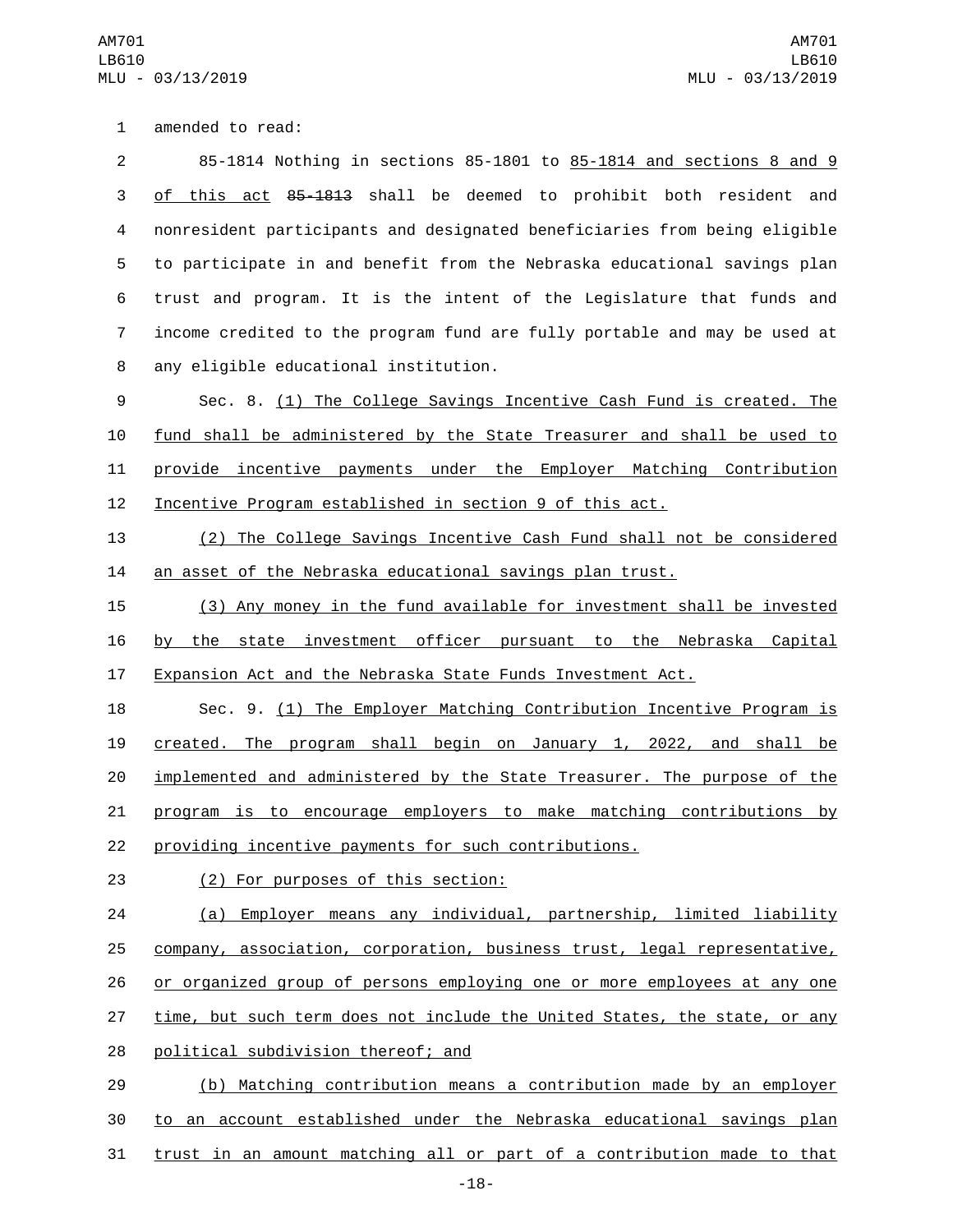1 same account by an employee of such employer. (3) Beginning January 1, 2022, an employer shall be eligible to receive an incentive payment under this section if the employer made matching contributions during the immediately preceding calendar year. (4) In order to receive an incentive payment under this section, an employer shall submit an application to the State Treasurer on forms prescribed by the State Treasurer. The State Treasurer shall accept applications from January 1 to June 1 of each year beginning in 2022. The 9 application shall include: (a) The number of employees for whom matching contributions were 11 made in the immediately preceding calendar year; (b) The amount of the matching contributions made in the immediately 13 preceding calendar year for each employee; and (c) Any other information required by the State Treasurer. (5) If the State Treasurer determines that the employer qualifies for an incentive payment under this section, the State Treasurer shall approve the application and notify the employer of the approval. An 18 employer whose application is approved shall receive an incentive payment equal to twenty-five percent of the total matching contributions made during the immediately preceding calendar year, not to exceed two thousand dollars per contributing employee per year. (6) On or before June 30, 2022, and on or before June 30 of each year thereafter, the State Treasurer shall determine the total amount of 24 incentive payments approved for the year, transfer such amount from the General Fund to the College Savings Incentive Cash Fund, and distribute such incentive payments to the approved employers. (7) The State Treasurer may adopt and promulgate rules and regulations to carry out the Employer Matching Contribution Incentive 29 Program. Sec. 10. Original sections 72-1239.01, 77-2716, 85-1802, 85-1804, 85-1806, 85-1809, and 85-1814, Reissue Revised Statutes of Nebraska, are

-19-